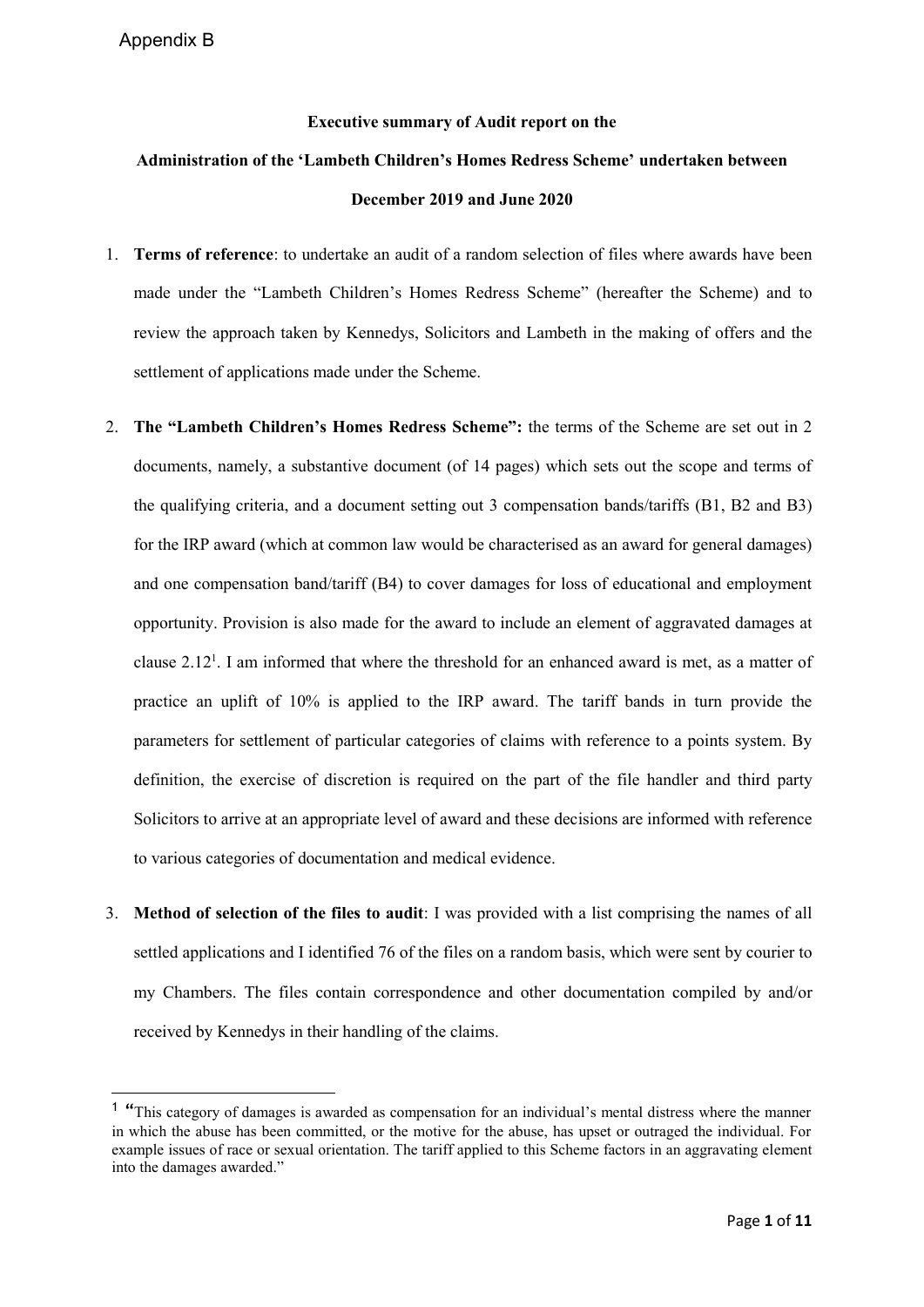- 4. **Method of review**: I have read through all of the 76 files with a particular focus on the following documentation:
	- (i) The evidence provided by the applicants of their experiences of abuse, which is typically presented in one or more of the following ways:
		- Within the Scheme application forms
		- In witness statements attached to the scheme application forms, or more usually submitted at later dates
		- Further accounts provided in correspondence from the applicants' Solicitors in the course of and prompted by discussions about valuation of the claims
		- Accounts given by applicants to medical experts where a medical report has been requested under the terms of the Scheme;
	- (ii) Other evidence which might be available to corroborate/elaborate upon the evidence provided by the applicants about their experiences of abuse, which might include:
		- Social care records [although in many cases these had not been retained and were not available]
		- GP and other medical records
		- School reports and CVs
		- Witness statements from family members
		- Witness statements from siblings who have also made claims under the Scheme;
	- (iii) Summaries of the above evidence compiled by the file handlers as part of the process of analysis and assessment, which are typically recorded in the following categories of documents: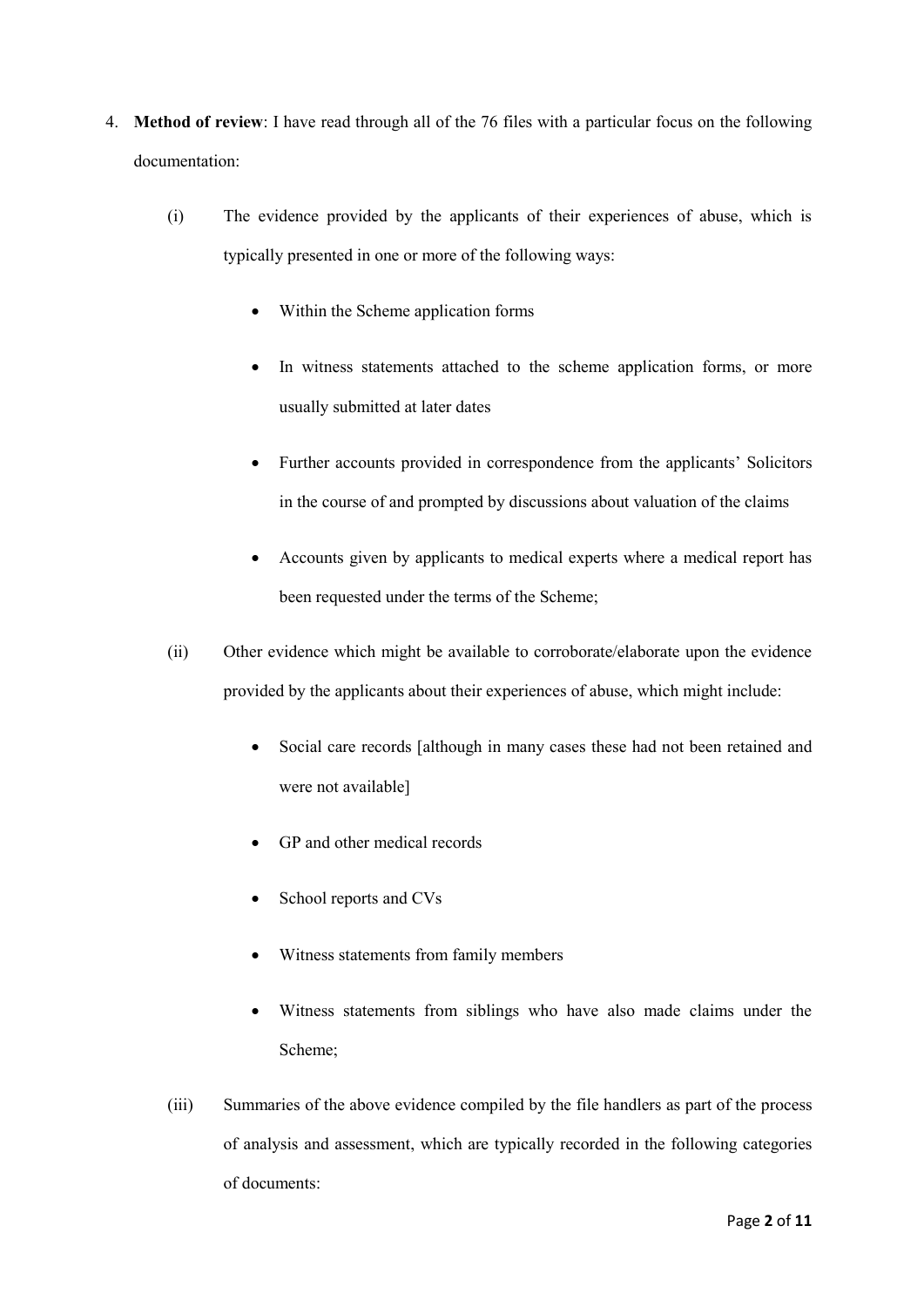- File notes
- Advice letters to Lambeth
- Offer letters to the applicants by their Solicitors
- Attendance notes of discussions with Solicitors acting for the applicants
- Attendance notes of discussions with litigants in person;
- (iv) General inter-party correspondence.
- 5. **Particular matters for consideration**: I was particularly concerned to consider and ensure that:
	- The applicants' accounts of abuse and its effects were consistent with the balance of the evidence
	- Within reasonable parameters, that a range of evidence had been sought where appropriate and necessary to corroborate the claims
	- The categorisation of the abuse by Kennedys and Lambeth for the purpose of assessing quantum was consistent with the applicants' accounts and with the medical evidence and the balance of the evidence as a whole
	- Due consideration was given to any representations made by applicants and/or their Solicitors and assessments revised in light of new evidence
	- The offers made by Lambeth were commensurate with the nature, extent and impact of the abuse in any particular case
	- The offers made were communicated to the applicants with sufficient explanations and breakdowns so that they could be properly understood
	- Counter-offers, where not accepted, were rejected with a full explanation as to why they were not considered to be acceptable
	- Proper consideration, sensitivity and courtesy was exercised at all times towards applicants and/or their Solicitors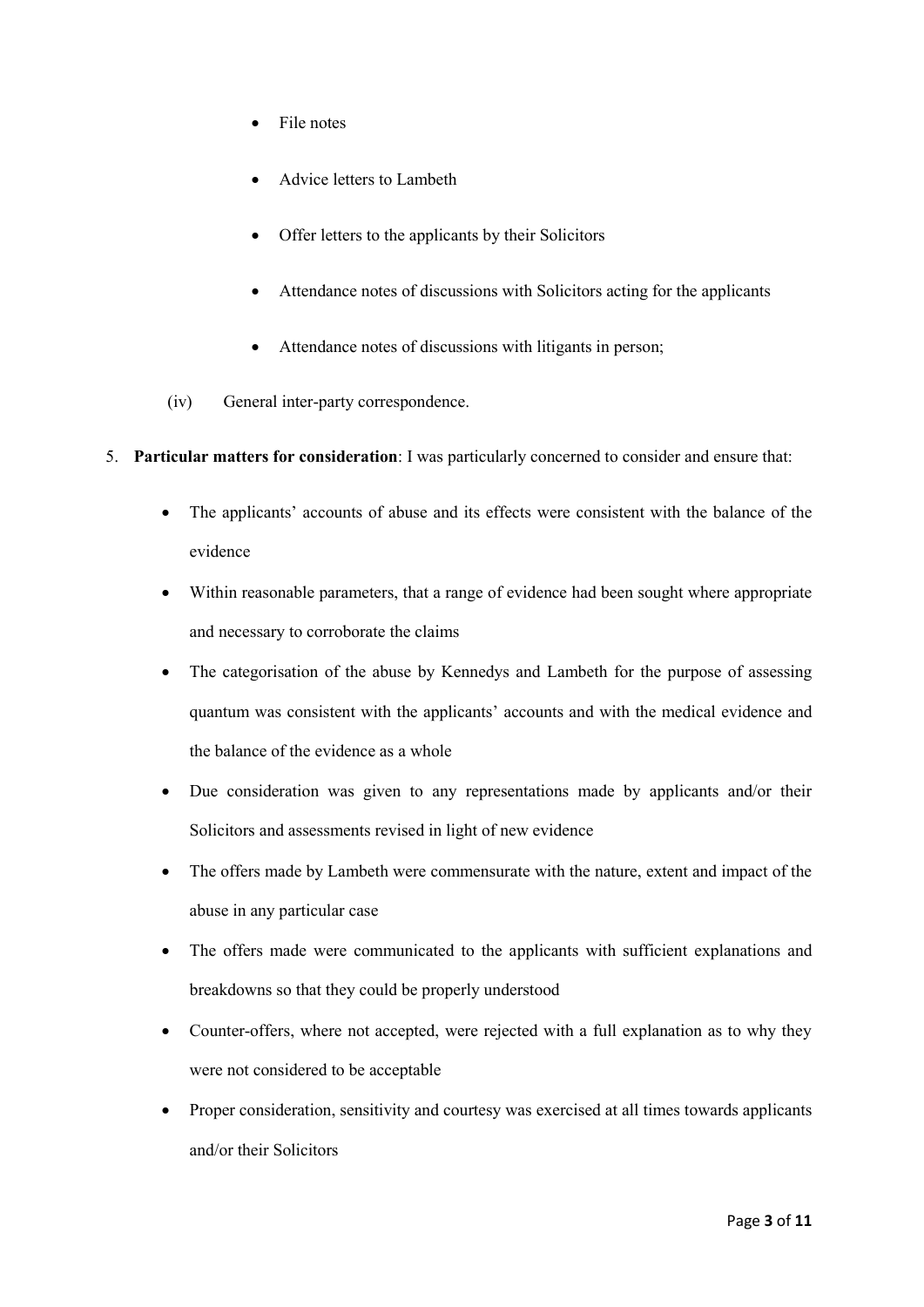- Proper explanations of the working of the Scheme were provided where relevant
- Offers were made of the non-financial benefits and opportunities available to applicants in addition to financial compensation and that the processes to access such benefits were clearly set out
- The Harms Way Payments (HWP) were properly calculated and made at the outset of the claims (save where the applicants were deceased)
- Due consideration was given to the making of Band 4 offers and uplifts for aggravated damages.
- 6. **Analysis of the medical evidence**: my observations about this aspect of the evidence are as follows:
	- In all cases summaries of the medical evidence were clearly set out and consistent with the medical reports and other documentation
	- There was little dispute or challenge by applicants and/or their Solicitors arising from the factual summaries of the medical evidence which were offered by Kennedys as the basis for their quantum assessments
	- The majority of challenges made by applicants and/or their Solicitors were with reference to the interpretation of such events and injuries with reference to the tariff bands and the points that should be allocated on this analysis
	- There were some complaints made by applicants about the attitude and methodology of several of the medical experts. It is impossible to assess the veracity of such complaints: however, they were dealt with sensibly and sensitively in a non-adversarial manner.
- 7. **Emerging themes and trends**: I make the following observations about the general approach to the claims:
	- Increased offers were frequently made by Lambeth of its own initiative without being invited to do so, usually where Kennedys had identified and advised that additional evidence disclosed had rendered a higher award appropriate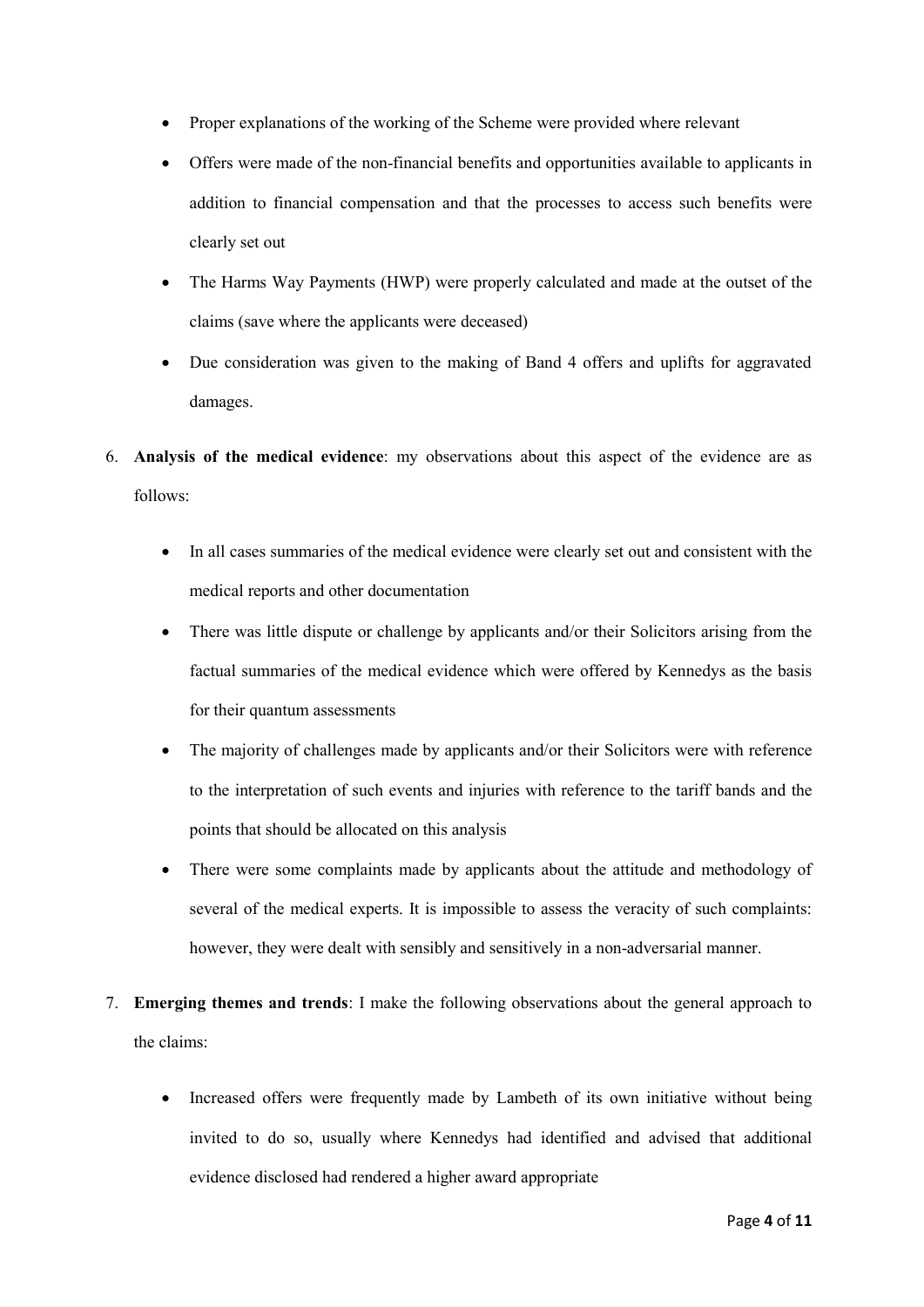- Applicants were generally given the benefit of the doubt in the interpretation of their evidence, even where inconsistencies were also identified in the documents: in most cases the discrepancies were not so stark as to be of any significant concern: however, case **881409** is an example where there were significant inconsistencies, but where the applicant was given the benefit of the doubt in order to facilitate settlement
- It was clearly recognised by the file handlers that accounts of abuse may take time to evolve and crystallise considering the difficulties that can arise with survivors coming to terms with and articulating the details of their abuse: in one case an applicant had no recollection at all of sexual abuse due to amnesia, but his award was increased when a different applicant named him as the victim of a known Shirley Oaks abuser
- It is evident from the many harrowing accounts give that the suspicion of fabrication/exaggeration is rare: there were several cases where the medical experts questioned the reliability of the accounts of abuse, but these were also characterised by the applicants having co-morbid psychiatric conditions which were in themselves difficult to disentangle from the effects of the abuse
- Factual elements which are better susceptible to verification e.g. the location and duration of periods in Lambeth's care; the co-incidental presence of known abusers; educational achievements etc were all properly investigated with reference to social care records, school records and the applicants' employment histories/CVs etc. Applicants were always given the benefit of the doubt e.g. where out of area foster placements cropped up with no clear connections, they were nonetheless treated as being Lambeth related and therefore within the Scheme for the purpose of assessing compensation.
- 8. **Non-financial benefits**: the Scheme offers a range of non-financial benefits to applicants in addition to financial compensation and it is important that these are offered and explained before a case is concluded. I did not have access to information about the provision of non-financial benefits, which would take place after the financial settlement was concluded. My findings in respect of this area of enquiry may be summarised as follows: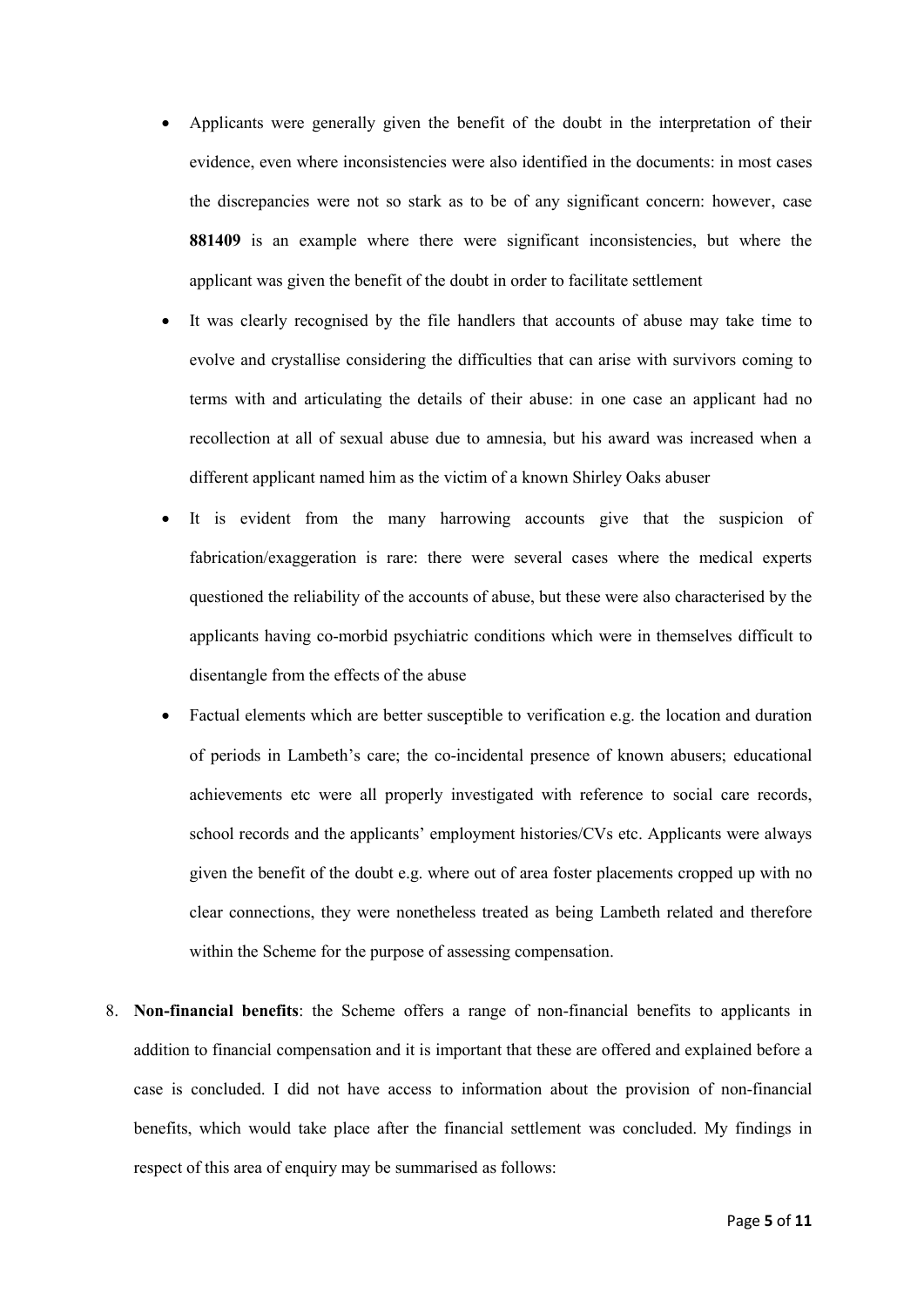- The opportunity to take up non-financial benefits was always re-iterated at the point at which offers were accepted
- Where applicants were legally represented, their Solicitors were of course aware in any event of the availability of non-financial benefits
- Where applicants were litigants in person it was evident that much care was taken to ensure that they were also made fully aware of the suite of opportunities available for nonfinancial redress
- there are 2 examples of delay in sending out letters of apology, which apparently caused upset to the applicants in question (both of whom had legal representation): the reason for the delay (possibly administrative delay by Lambeth) is not clear, but in both instances the problem was picked up and addressed by Kennedys chasing Lambeth and by issuing further apologies in respect of the delay.
- 9. **Observations in respect of offers made**: the assessment of quantum with reference to the tariff bands requires the exercise of discretion within a potential range and is not a binary process. In common with the assessment of damages for personal injury at common law there will necessarily be an objectively reasonable range within which a particular award might lie:
	- Settlement in the cohort of claims under review was invariably achieved by a willingness on both sides to be flexible and understand that a wide margin for interpretation existed and that adopting a middle ground approach was usually the best solution: this is one significant advantage of applicants having legal representation
	- Where applicants were litigants in person, assessments appear to have been made at the higher end of the reasonable parameters for settlement and file handlers clearly had in mind the need to be fair
	- In most cases it was necessary to make increased offers after an initial offer had been made, not necessarily because the claims had been undervalued at the outset, but because: **(a)** some applicants requested pre-medical offers before the evidence had crystallised; and because **(b)**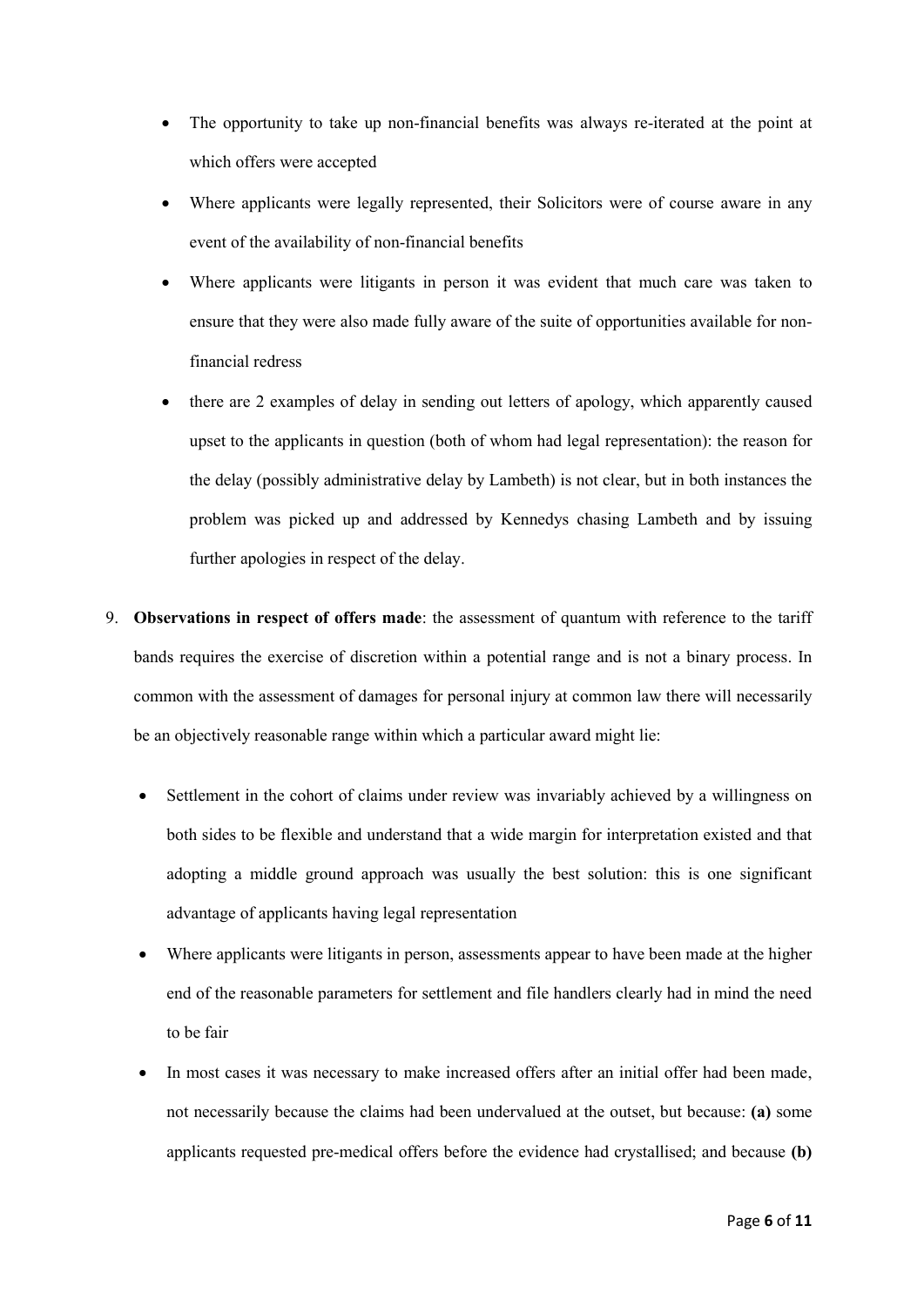the evidence generally evolved anyway as the claims progressed, with applicants providing more detailed information and more commentary as the process unfolded

- The files document the analysis behind all offers made and demonstrate how they were arrived at with reference to the tariff bands
- It is therefore possible to understand the basis upon which quantum has been assessed and, where appropriate reassessed, with reference to the medical and other evidence and the tariff bands
- Pre-medical offers were made in some cases where the value was judged likely to be less than £30,000, but only where the applicant had indicated that this approach was welcome
- In some cases with a likely higher value, pre-medical offers were made in excess of the £30,000 threshold, usually where the applicant had decided not to opt for a medical examination and always where he/she had invited such an offer
- All offers were made with the caveat that the applicant was welcome to provide further evidence or submissions if he/she considered that any points had been overlooked
- Where the parties were still not in the same ballpark after further discussion and exhaustive investigation, the applicant would be invited to utilise the appeal procedure, although this outcome was not pursued in any of the cases presently under review
- Where lengthy discussion had not achieved resolution, but where the parties were not significantly apart in their valuations, Lambeth's approach was usually to move to the middle ground to facilitate settlement on a commercial basis, thereby saving unnecessary further expenditure e.g. on medical reports, disclosure, the expense of collating chronologies etc
- There were several settlements above the Scheme limit, for example cases **902568, 885215** and **908425** at £141,000, £129,000 and £131,100 respectively, all of which were justified on the evidence. It would have been pointless and expensive to require these claims to continue as common law claims considering the costs benefits of the Scheme
- Otherwise all the offers considered in this review were within an objectively reasonable range, with 2 cases (**904908** and **905912**) being at the higher end of an objectively reasonable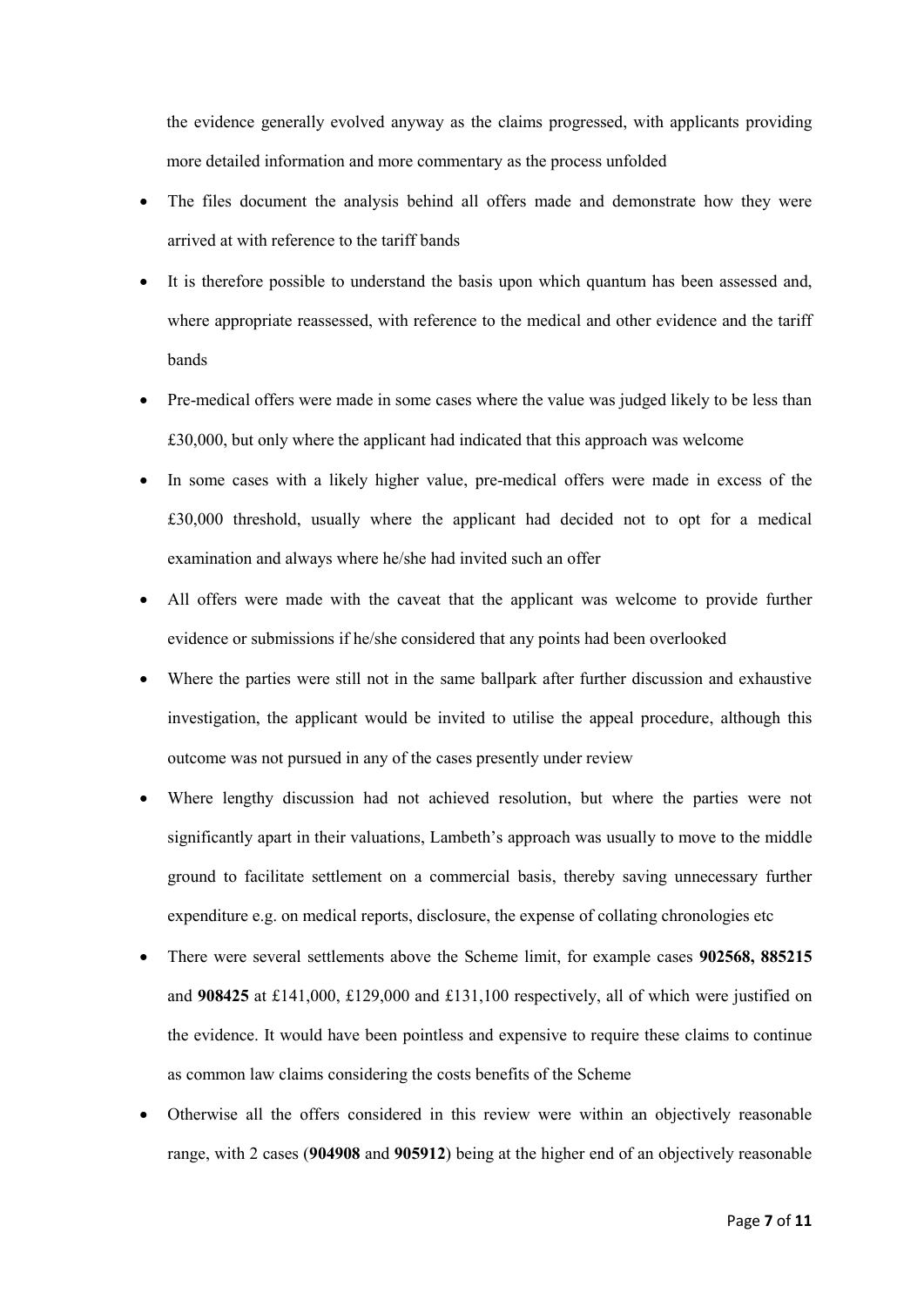range and with the award in 2 a further cases (**887382** and **888722**) being arguably excessive. I was not able to identify any settlement awards that were below an objectively reasonable range.

- 10. **Band 4 awards**: my observations about this element of the awards are as follows:
	- In the vast majority of cases the issue of the loss of educational and employment opportunity and the extent to which the abuse was attributable was addressed by the medical experts in their reports, with varying degrees of specificity
	- In many cases the issue of the loss of educational and employment opportunity and the association of such disadvantage with the abuse was clear cut
	- In a minority of cases it was more difficult to associate any disadvantage with the abuse and the picture was often complicated by histories of abuse in non-Lambeth related settings
	- Nonetheless, in all of the cases where this issue was relevant, resolution was achieved by discussion and negotiation
	- This picture reflects the pattern seen in common law litigation where claims under this head of loss often defy logical analysis and will be dealt with by the Court doing its best to balance the evidence to achieve an objectively fair result.
- 11. **The evidence provided by the applicants**: the evidence provided by the applicants was inevitably anecdotal and there were significant variations in the quality and detail of the accounts given by the applicants. It was also common for sketchy detail of the abuse to be provided in the first instance, then to be supplemented at a later date by further statements or correspondence from Solicitors.

There was a clear recognition by the file handlers that the evidence presented in support of applications might not always be as complete in the first instance as it might become on further reflection. In the vast majority of cases additional evidence was presented in a piecemeal fashion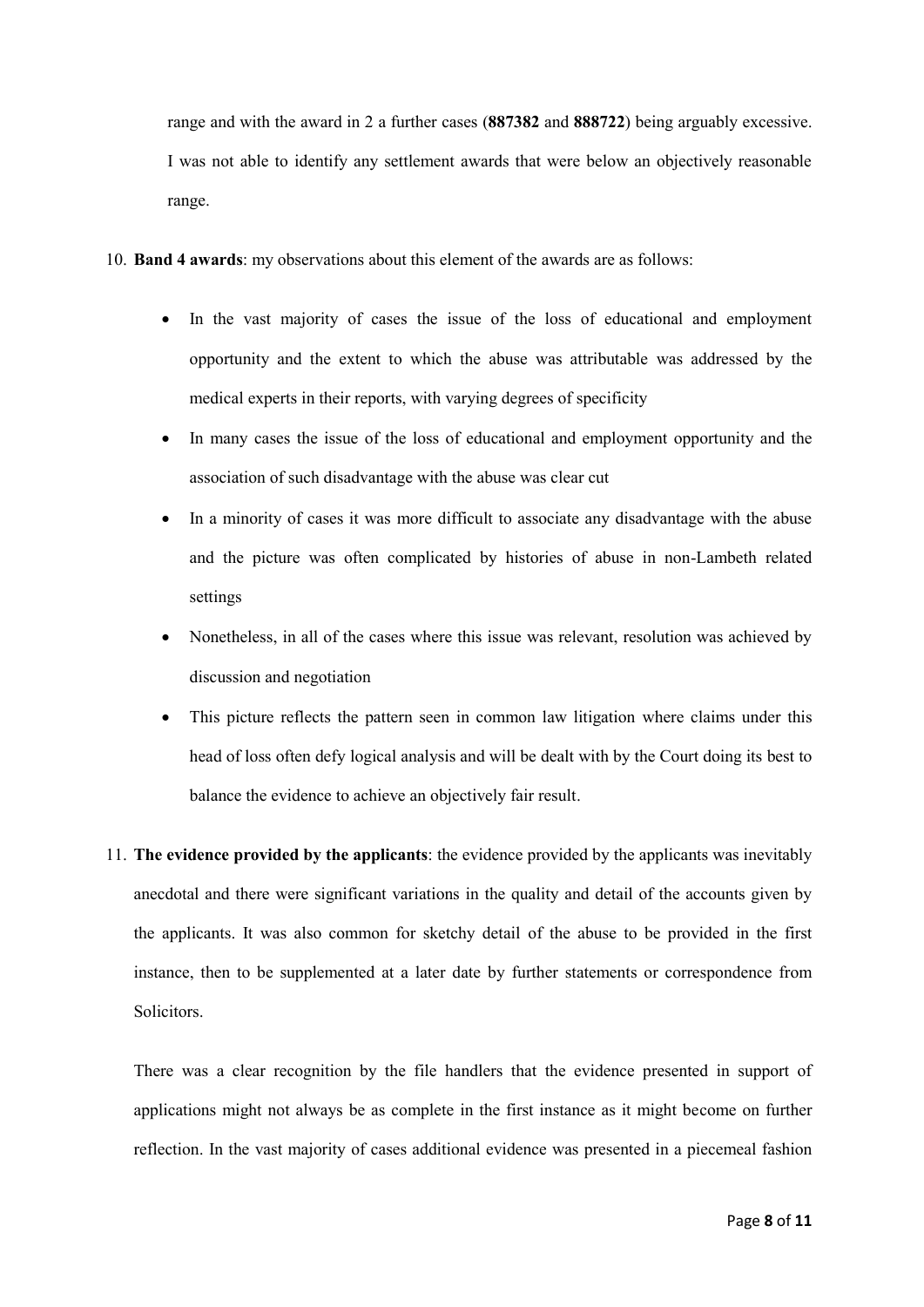further down the line and the file handlers would then simply undertake a reassessment of quantum based on the new evidence. The most common vehicle for the introduction of new or more detailed evidence was within the medical reports, which is not surprising considering that these reports would involve consultations of up to 2 hours in duration.

Where offers were made but not accepted, the file handlers always pointed out in correspondence that they would be happy to consider any additional evidence or submissions.

There was no real difference in the quality of evidence provided by litigants in person as opposed to applicants who were represented.

12. **The approach generally to the quantification of the claims**: the Scheme is an alternative to litigation at common law and sets an evidential threshold, which makes it inevitable that some differences of opinion will arise. The correspondence and telephone discussions between the parties around the quantification issues were, without exception, conducted on a co-operative basis. The file handlers always made it clear they would be happy to reconsider any offers/counteroffers upon receipt of additional evidence and in many instances, the provision of further evidence did result in higher offers being made.

The 3 main reasons for offers being increased from their initial starting points was the provision of further evidence which suggested:

- **(i)** A greater duration/frequency/severity of abuse than previously indicated;
- **(ii)** Specific psychological effects, whereas initial accounts may have omitted to mention such information; and
- **(iii)** That other periods in non-Lambeth care institutions had not in fact been contributory to the overall damage.
- 13. **The significance of legal representation:** the vast majority of applicants had the benefit of legal representation and it can be reasonably assumed that offers were only accepted in accordance with appropriate legal advice. The correspondence from Solicitors acting for applicants clarifies that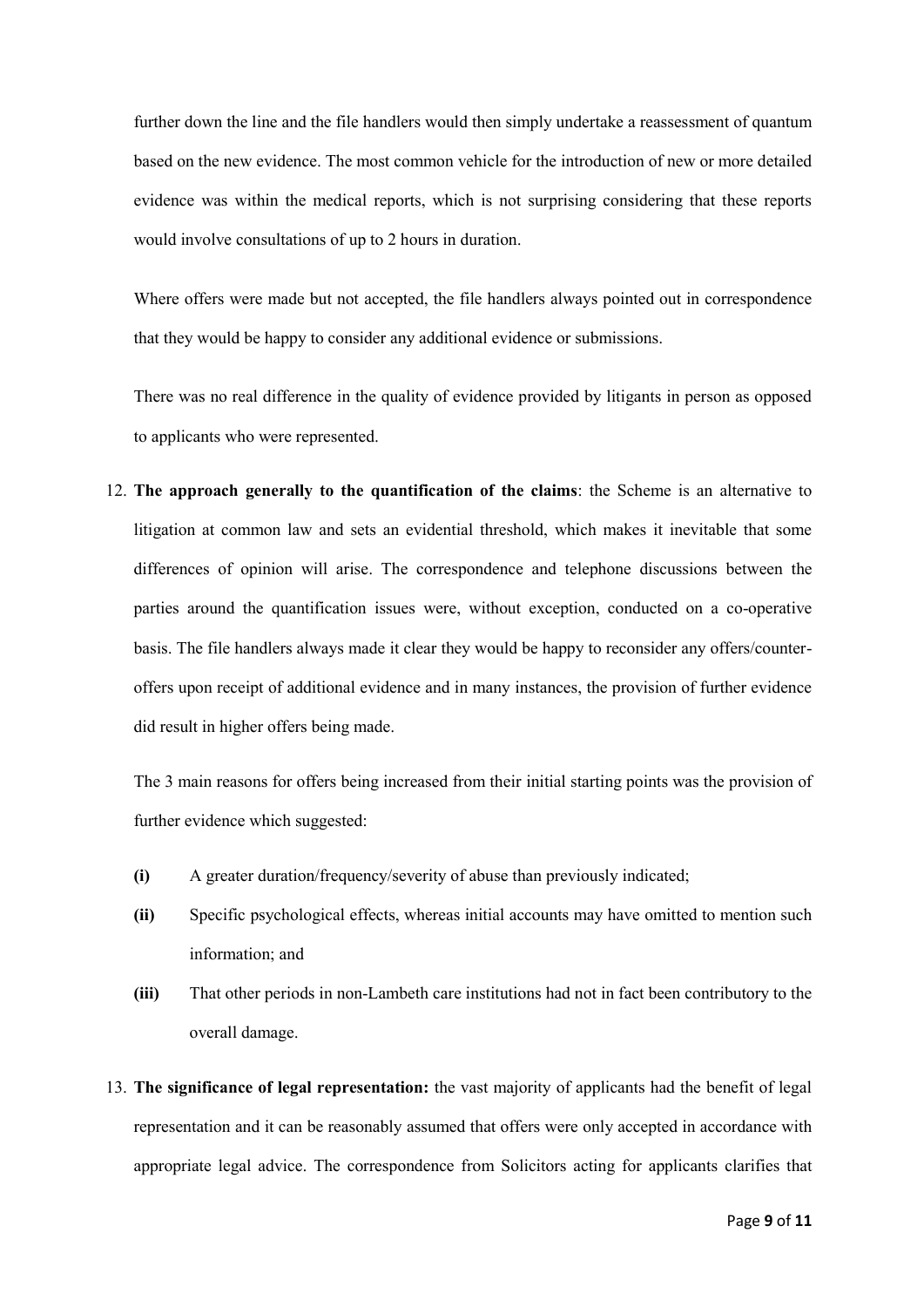instructions were taken in respect of all offers made. Where applicants were not represented they were required to sign disclaimers indicating that they understood their entitlement to independent legal advice and that settlement was in full and final settlement.

- 14. **Applicants seeking to renege on settlement agreements**: in one instance, an applicant (who had legal representation) changed her mind after accepting a pre-medical offer and stated that her intention was to proceed to a medical examination after all. After due consideration Lambeth permitted her to revoke her decision and a medical examination was undertaken, which resulted in a marginal increase from the pre-medical offer of several thousand pounds.
- 15. **The level of offers/settlements**: on my analysis the vast majority of the settlements were within an objectively reasonable range based on the information provided by the applicants and obtained through the disclosure process. The tariffs are not susceptible to precise definition and, in common with the assessment of damages in any action for personal injury at common law, the ultimate "appropriate" figure will always fall within a bracket and sometimes within a relatively wide bracket. I also identified several examples of offers that were arguably too high, although still within an objectively reasonable range, although these offers were recognised as such by Lambeth at the time and were made at the "higher end" for various reasons as hereinbefore set out e.g. splitting the difference to facilitate settlement; making a higher offer notwithstanding inconsistencies in the applicant's account of the abuse and its effects; and making offers to the estates of deceased survivors based on reasonable assumptions, but without insisting on any further investigation with reference to records.
- 16. **Litigants in person**: the communications between and interaction of the file handlers with the cohort of litigants in person is well documented and the following points should be noted:
	- All litigants in person were repeatedly informed that they were entitled to access to their own independent legal advice paid for by Lambeth
	- A number of applicants who started the claims process without legal representation did in fact engage Solicitors after submitting their applications